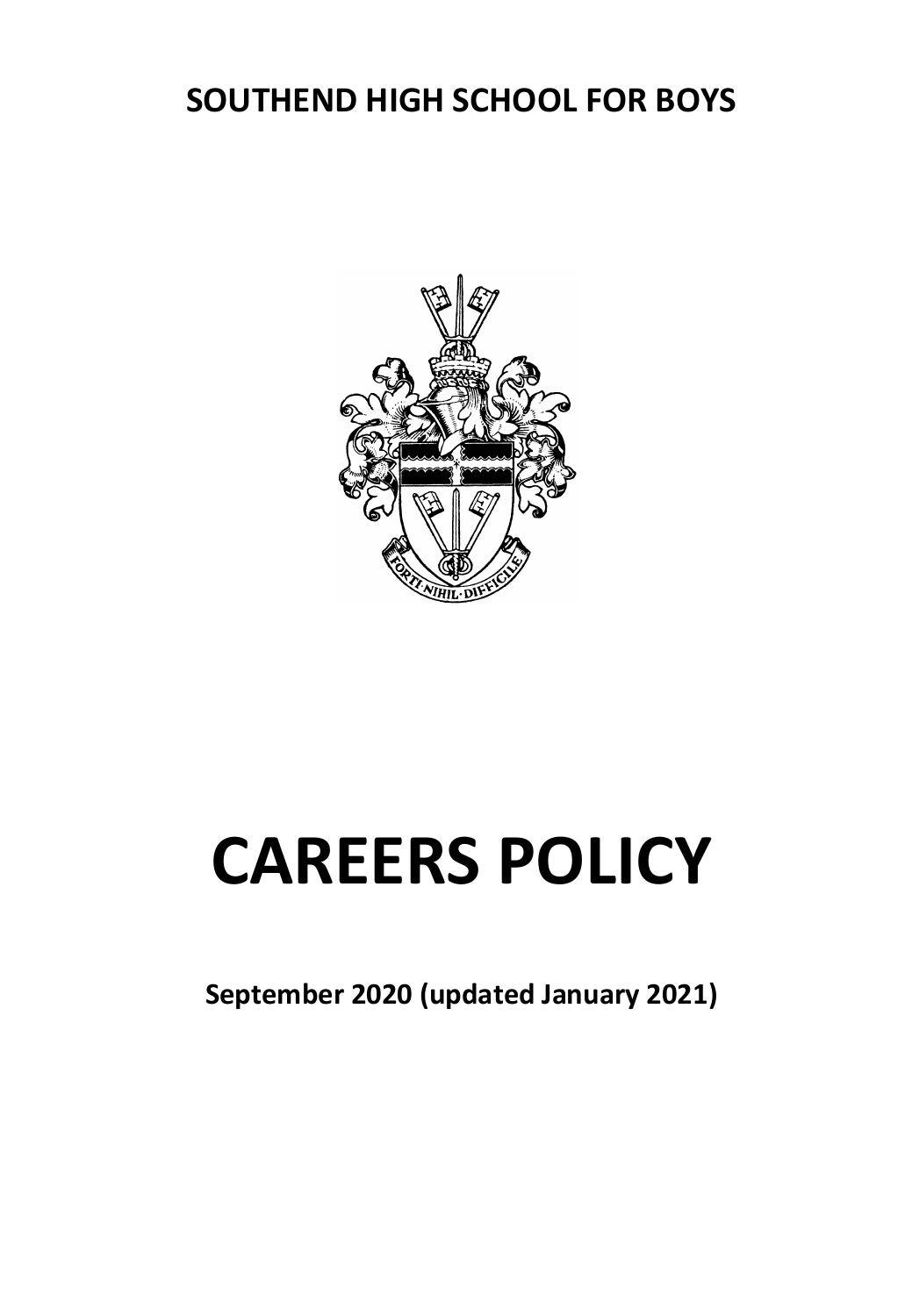# **1. Rationale/Introduction**

1.1. Southend High School for Boys is committed to providing Careers Education, Information, Advice and Guidance to students through the curriculum and through organised activities.

1.2. Southend High School for Boys is in partnership and collaboration with key education providers and businesses in Southend and Essex whose aim is to improve the educational experience of children and young people in schools and colleges and prepare them for the opportunities, responsibilities and experiences of later life.

# **2. Commitment**

2.1. Southend High School for Boys is committed to fulfilling its statutory duty to secure independent and impartial Careers Education, Information, Advice and Guidance (CEIAG) for young people in Years 8-13 under Section 29 of the Education Act 2011 (Section 45A of part VII of the Education Act 1997). This policy also reflects the careers guidance and inspiration in schools, statutory guidance for governing bodies, school leaders and school staff, March 2015 and January 2018.

2.2. A programme of careers education is delivered through Personal, Social, Health, Educational and Economic Education (PSHEE). The programme is designed to build upon previous knowledge through activities that are appropriate to the student's stages of career learning, planning and development.

2.3. The school has a designated member of the Senior Leadership team who is in charge of ensuring the careers programme is high quality and meets the statutory requirements.

2.4. The Gatsby Benchmarks are used in order to evaluate and monitor Southend High School for Boys careers provision and the school uses the Compass Evaluation tool on a termly basis to evaluate the provision.

2.5. Southend High School for Boys actively ensures students and parents/carers have access to information throughout the year through events such as Information Evenings.

2.6. Southend High School for Boys endeavours to follow best practice guidance from the careers profession and from other extended bodies such as Ofsted, Department for Education, GOV UK, and works in partnership with Enterprise Network, Make Happen, DWP, Kick Start My Future and Career Ready.

2.7. Southend High School for Boys uses destination data at both KS4 and KS5 in order to assess how successfully students make the transition into the next stage of education, training or employment.

#### **3. Aims**

3.1. Southend High School for Boys aims to promote CEIAG to all students in order for them to progress in their learning and work.

3.2. It is part of the vision and mission of Southend High School for Boys that all learners have a planned programme of activities to help them choose 14-19 pathways that are right for them and to be able to manage their careers, sustain employability and achieve personal and economic well-being throughout their lives.

3.3. Southend High School for Boys aims to comply with the eight Gatsby Benchmarks, evaluated by the Compass Evaluation tool.

3.4. School educational trips and visits, where appropriate, have an element of careers education, information and opportunity to meet and interact employees and employers.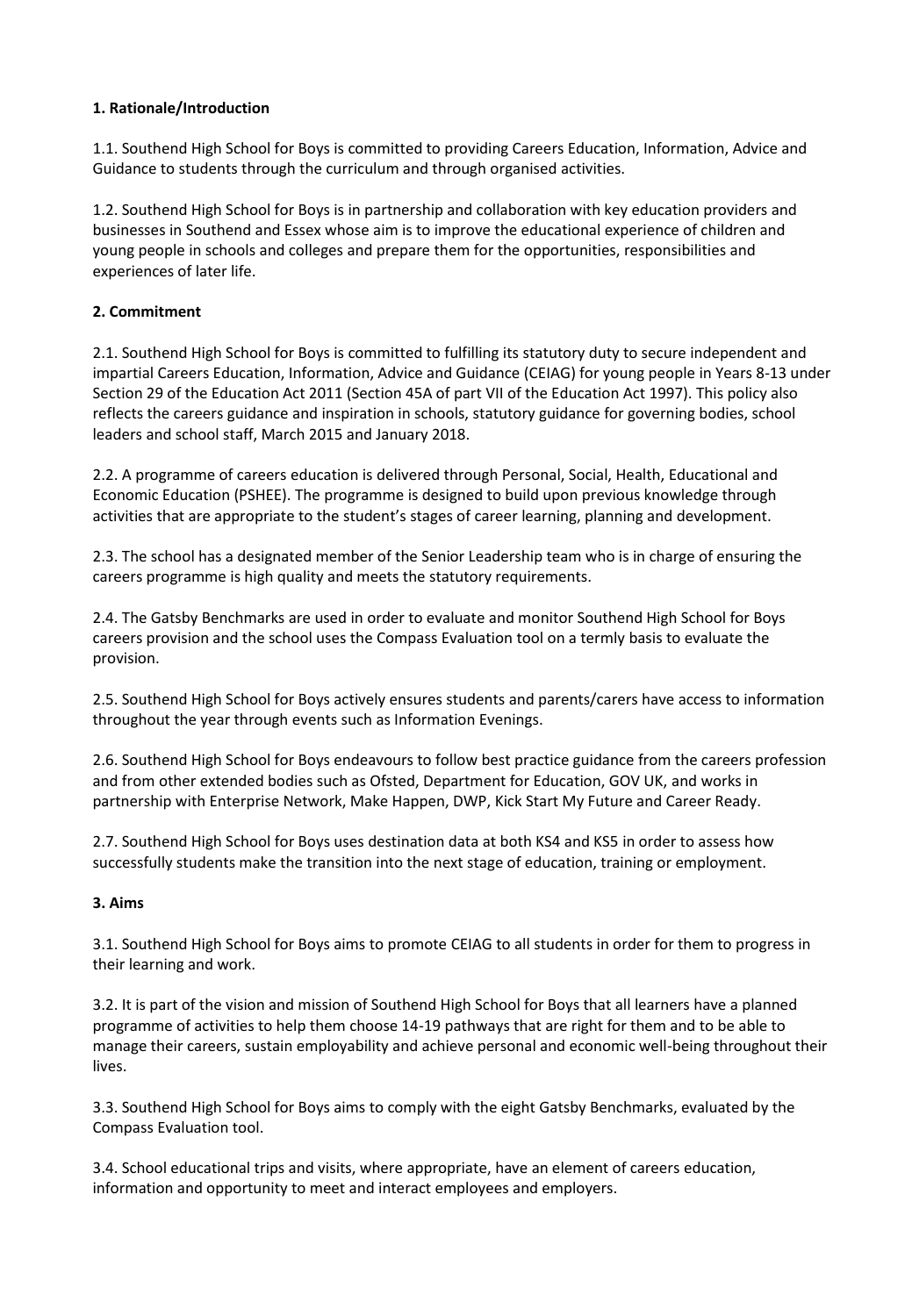3.5. Careers information will be embodied within the curriculum

3.6. Information and opportunities regarding alternative post-16 pathways will be provided throughout KS3 and KS4 learning, specifically in Year 11 with all local FE providers' open days being published and displayed within our school.

# **4. Partnerships**

4.1. Southend High School for Boys works in partnership with Enterprise Network, Make Happen, DWP, Kick Start My Future and Career Ready, Southend Borough Council, Connexions, Essex County Council and Universities, together with local and national businesses and institutions.

4.2. The aim is to improve the educational experience of children and young people in our schools and prepare them for the opportunities, responsibilities and experiences of later life and ensure that all students develop the knowledge and skills for successful progression in education and employment.

4.3. Southend High School for Boys seeks to provide educational services and support through the establishment of partnership working between educational providers and the business community.

4.5. Southend High School for Boys hosts visitors from the business world and visits to workplaces.

# **5. Entitlement**

5.1. All students are entitled to CEIAG that is impartial and confidential.

5.2. Careers Education is provided to all students in Years 8-13. It is integrated into their experience of PSHE, enrichment and the whole curriculum. It is delivered and supported by tutors and subject teachers.

5.3. High-quality, impartial careers guidance is provided through our qualified Careers Adviser, with careers information also being available from our Careers Lead and Post-18 Student Adviser.

5.4. Students are encouraged to follow career paths that suit their interests, skills and personal qualities with the absence of stereotypes. The programme has equality of opportunity, diversity and inclusion, whilst promoting the best interests of the student to whom it is given.

5.5. Students who qualify for Pupil Premium, students with disadvantaged backgrounds and students with special educational needs, learning difficulties or disabilities are given additional assistance where necessary.

5.6. Students who do not achieve a grade 5 or higher in GCSE Maths or English will be required to carry on studying these subjects. Careers advice interventions are put into place for all students at risk of not achieving a 5 grade or higher in GCSE Maths or English.

5.7. Southend High School for Boys works in close partnership with local authorities. Careers Advisers, Heads of Year and Tutors work to identify any student at risk of NEET (Not in Education, Employment, or Training) and intervene to support them.

5.8. Southend High School for Boys is aware of the need to engage with local employers and the professional community and works with our partners to provide those opportunities for our students.

#### **6. Provision at KS3 and KS4**

6.1. The following key areas are promoted throughout KS3, KS4 and KS5:

- Self-development assessing student's strengths and weaknesses to inform future learning and work choices to develop positive self-esteem and confidence.
- Supporting inclusion, challenging stereotyping and promoting equality of opportunity.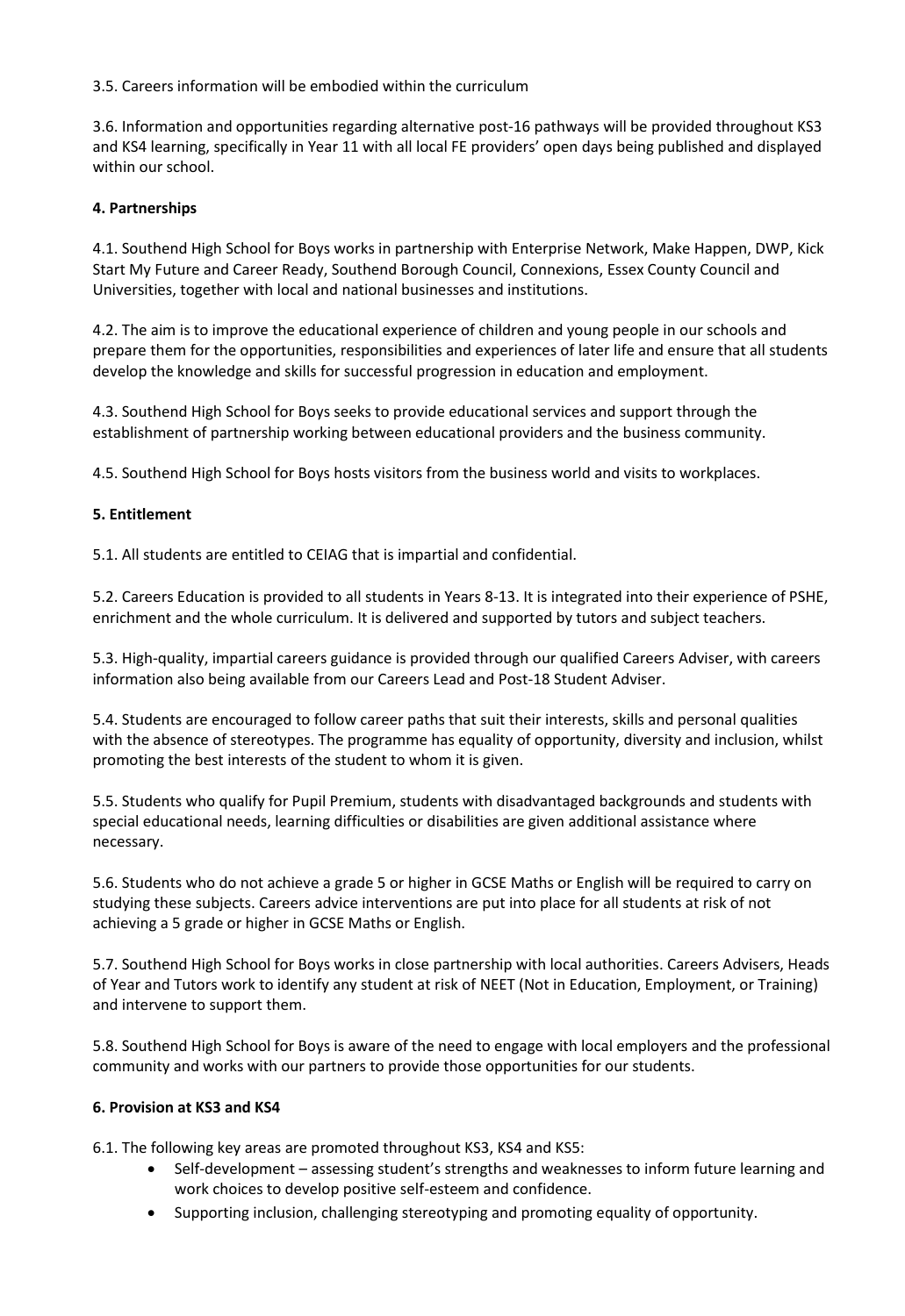- Developing enterprise and employment skills.
- Meeting students' needs through appropriate differentiation.
- For students to focus on their future aspirations.
- Involving parents and carers.
- Employer engagement developing students' attitudes and employability skills.

6.2. All Year 7 students will have an introduction to careers, and receive a log-in to our destinations platform, Unifrog.

6.3. All Year 8 students will look at pathway planning as they begin to consider their GCSE options and think about what a career means to them.

6.4. All Year 9 pupils will have a day's Experience of the Workplace and two days on a Work Related Learning Enterprise event.

6.5. All Year 10 students will take part in our Mock Interview Exercise day with 24 volunteer interviews from the world of business. They will also all be visiting Essex University for an HE experience day.

6.6. All Year 11 students are encouraged to seek and secure relevant work experience placements after their GCSE exams. Help and advice is in place to enable this.

6.7. All careers Information provided includes the full range of post-16 education or training options, including Apprenticeships and T Levels.

6.8. Students throughout the school continue to use Unifrog to support their learning in careers lessons, record their activities, skills and competencies, and research post-16 and post-18 options. Students are able to explore career choices through the Careers PSHE units; CIAG websites such as The National Careers Service, UCAS, Apprenticeships, GOV.UK, Kudos and Career-pilot; books, leaflets and prospectuses in the Careers section of the Library. They will also have access to impartial careers advice and guidance from the Careers Adviser, alongside careers information from our Careers Lead and Post-18 Careers Adviser.

#### **7. Provision in the Sixth Form**

7.1. Year 12 focus on:

- Learning effectively, managing stress, enrichment, finance and preparing for interview;
- UCAS course search, preparation for UCAS process and UCAS launch.

7.2. The school has a programme of guest speakers who talk about various aspects of career and educational advice. These include student finances, apprenticeships and work experience.

7.3. A trip is organised annually for all Year 12 students to attend the UCAS Conference, where they can engage with over 100 universities and apprenticeship providers.

7.4. The Head of Sixth Form keeps information on each student's career and HE pathway. We run an advisory programme throughout the year, with our qualified Careers Adviser offering impartial careers advice and guidance, alongside careers information being available from our Careers Lead and Post-18 Careers Adviser and timetabled Personal Development lessons and events.

7.5. Opportunities for appropriate work experience are targeted to specific students by the Sixth Form team. Work experience at this level must be a facilitating opportunity in terms of applying for HE or future career plans. All students are encouraged, with support, to research and arrange their own work experience placements.

7.6. The Head of Sixth form is responsible for promoting other opportunities, such as bursaries, open days and other career and HE opportunities.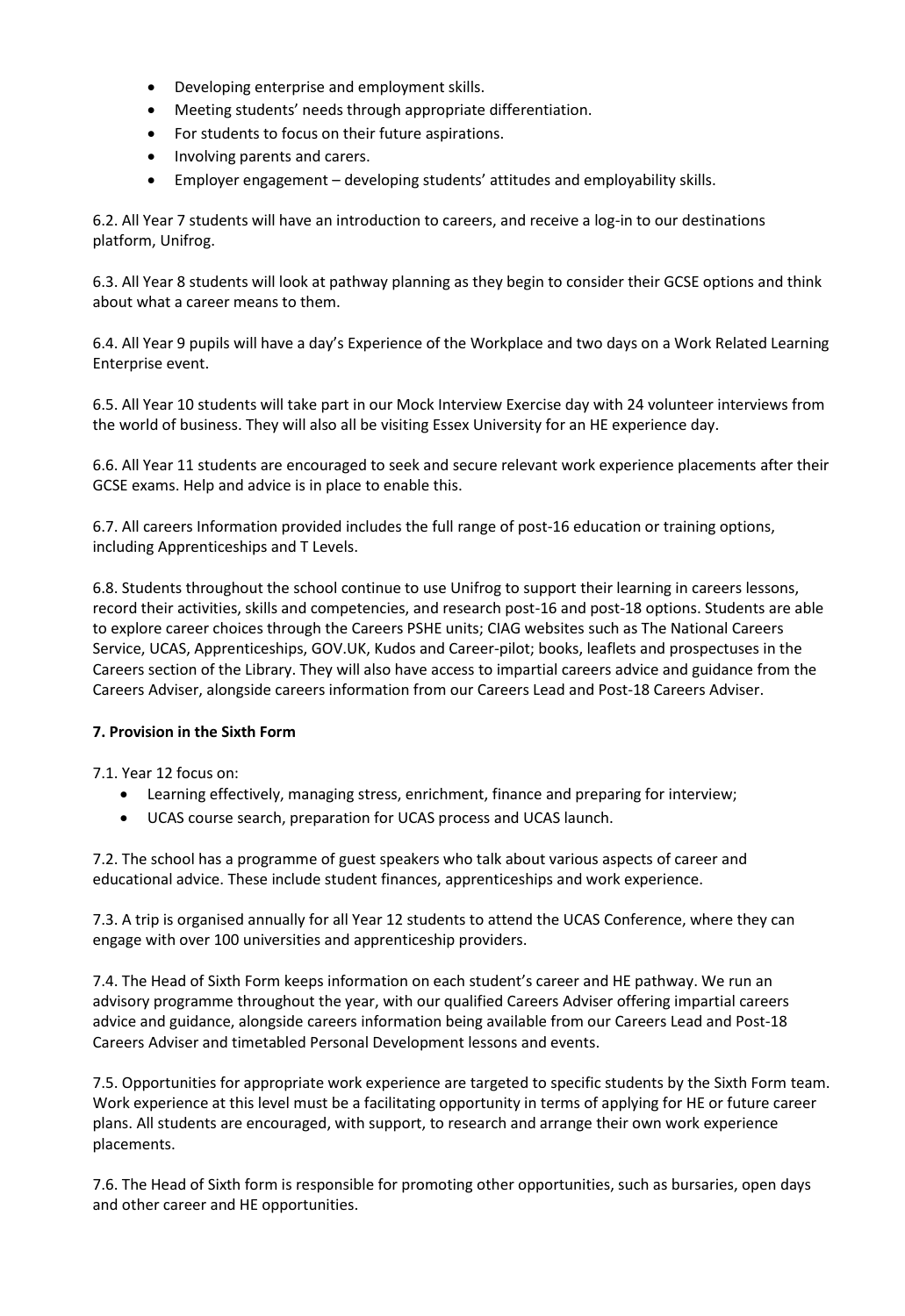7.7. Year 13 students focus on:

- Writing personal statements, UCAS applications, Gap Years
- Financial preparation for University and independent living
- Examination technique.

7.8. The 16 to 19 Bursary, offering financial support to help students stay in education post-16, is available and all students are made aware of this support and the process through which they can apply.

#### **8. Provider Access**

8.1. The school has arrangements for managing the access of providers to pupils at the school for the purpose of giving them information about the provider's education or training offer. This complies with the school's legal obligations under Section 42B of the Education Act 1997.

8.2. All pupils in Years 8-13 are entitled to find out about technical education qualifications and apprenticeships opportunities, as part of a careers programme which provides information on the full range of education and training options available at each transition point.

8.3. All pupils in Years 8-13 are entitled to hear from a range of local providers about the opportunities they offer, including technical education and apprenticeships – through options events, assemblies and group discussions and taster events, and to understand how to make applications for the full range of academic and technical courses.

8.4. A provider wishing to request access should contact the Careers Lead and Post-18 Adviser. Information is available on the school website to facilitate this process.

8.5. The school will make the main hall, classrooms or private meeting rooms available for discussions between the provider and students, as appropriate to the activity. The school will also make available AV and other specialist equipment to support provider presentations. This will all be discussed and agreed in advance of the visit with the Careers Lead and Post-18 Adviser or a member of their team.

8.6. Providers are welcome to leave a copy of their prospectus or other relevant course literature at the Careers Resource Centre, which is managed by the school librarian. The Resource Centre is available to all students at lunch and break times.

#### **9. Further Advice**

9.1. Careers information can be found in the Careers Adviser's office, Sixth Form Office and the school Library.

9.2. Students/staff can request a careers interview with the qualified and impartial Careers Adviser or by contacting the school's Careers Lead and Post-18 Adviser, Year Leader or tutor.

9.3. There is a careers area on the school website which includes:

- An overview of our programme
- Information for parents
- An opportunity for other providers to contact the school
- Useful websites including UCAS and Apprenticeships.

9.4. The Careers Adviser will meet with all Year 11 students at least once in a school year. Sixth Form students all have the opportunity to speak with the Careers Lead and Post-18 Adviser: they may be referred to the Careers Adviser. All students may request appointments with the Careers Adviser.